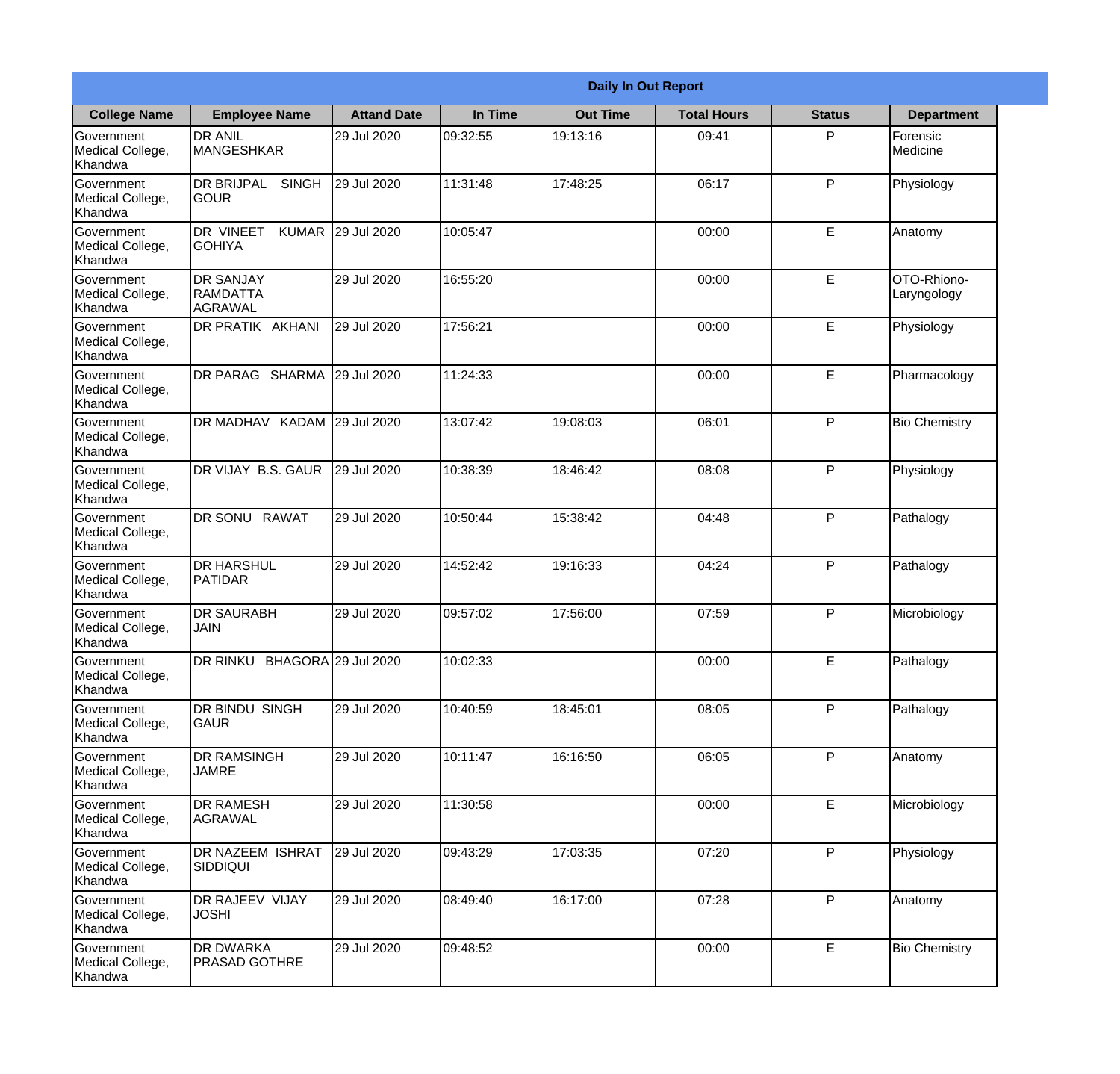| <b>Designation</b>                  | <b>Category</b> |
|-------------------------------------|-----------------|
| Assistant Professor   Para Clinical |                 |
| Demonstrator/Tutor   Non Clinical   |                 |
| Professor                           | Non Clinical    |
| Professor                           | Clinical        |
| <b>Assistant Professor</b>          | Non Clinical    |
| Professor                           | Para Clinical   |
| <b>Assistant Professor</b>          | Non Clinical    |
| Associate Professor Non Clinical    |                 |
| Demonstrator/Tutor   Para Clinical  |                 |
| <b>Assistant Professor</b>          | Para Clinical   |
| Associate Professor   Para Clinical |                 |
| Assistant Professor   Para Clinical |                 |
| Associate Professor Para Clinical   |                 |
| Demonstrator/Tutor   Non Clinical   |                 |
| <b>Assistant Professor</b>          | Para Clinical   |
| Professor                           | Non Clinical    |
| <b>Assistant Professor</b>          | Non Clinical    |
| Demonstrator/Tutor   Non Clinical   |                 |

## **Daily In Out Report**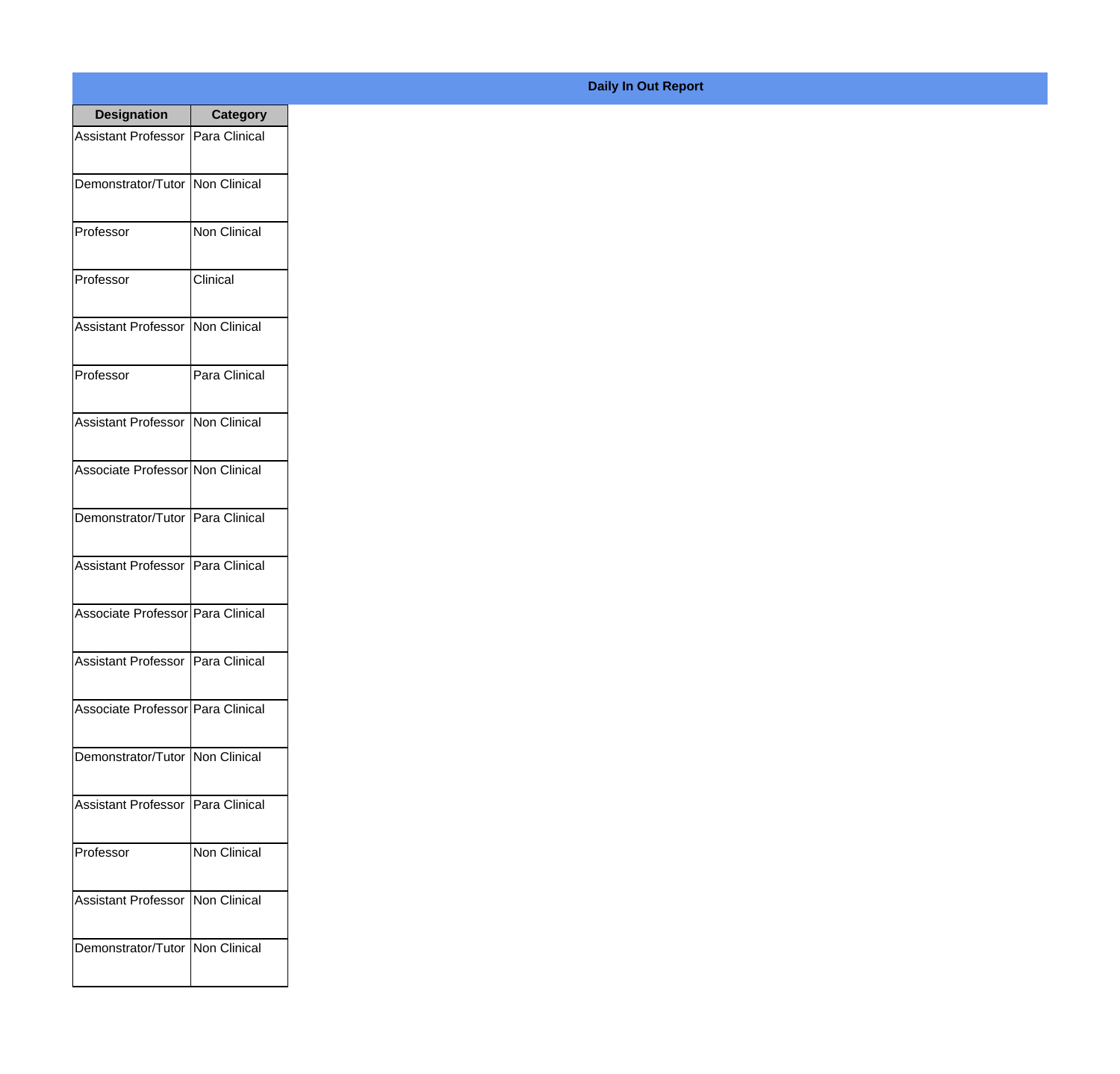|                                                  |                                                       |             |          |          | <b>Daily In Out Report</b> |   |                         |
|--------------------------------------------------|-------------------------------------------------------|-------------|----------|----------|----------------------------|---|-------------------------|
| Government<br>Medical College,<br>Khandwa        | DR RASHMI YADAV                                       | 29 Jul 2020 | 09:57:30 | 17:19:22 | 07:22                      | P | Community<br>Medicine   |
| <b>Government</b><br>Medical College,<br>Khandwa | DR LEENA PARIHAR                                      | 29 Jul 2020 | 11:21:50 | 17:07:48 | 05:46                      | P | Community<br>Medicine   |
| Government<br>Medical College,<br>Khandwa        | IMR PIYUSH KUMAR<br><b>MISHRA</b>                     | 29 Jul 2020 | 11:26:15 | 18:27:08 | 07:01                      | P | Community<br>Medicine   |
| Government<br>Medical College,<br>Khandwa        | DR SACHIN PARMAR 29 Jul 2020                          |             | 19:11:01 |          | 00:00                      | E | Community<br>Medicine   |
| Government<br>Medical College,<br>Khandwa        | DR PRAMILA VERMA 29 Jul 2020                          |             | 12:22:42 |          | 00:00                      | E | Paediatrics             |
| Government<br>Medical College,<br>Khandwa        | <b>DR GARIMA</b><br><b>AGRAWAL</b><br><b>VARSHNEY</b> | 29 Jul 2020 | 10:59:19 | 15:17:46 | 04:18                      | P | Paediatrics             |
| Government<br>Medical College,<br>Khandwa        | <b>DR PRIYA KAPOOR</b><br><b>KAPOOR</b>               | 29 Jul 2020 | 10:31:25 | 17:11:43 | 06:40                      | P | Pathalogy               |
| Government<br>Medical College,<br>Khandwa        | <b>DR SAPNA</b><br><b>MAHESHRAM</b>                   | 29 Jul 2020 | 10:43:19 | 18:48:12 | 08:05                      | P | Community<br>Medicine   |
| Government<br>Medical College,<br>Khandwa        | <b>DR RAJENDRA</b><br><b>SINGH MANDLOI</b>            | 29 Jul 2020 | 10:27:50 | 17:48:17 | 07:21                      | P | <b>Bio Chemistry</b>    |
| <b>Government</b><br>Medical College,<br>Khandwa | <b>IDR SEEMA</b><br><b>SUDHAKARRAO</b><br>SUTAY       | 29 Jul 2020 | 10:54:30 | 17:59:50 | 07:05                      | P | Forensic<br>Medicine    |
| Government<br>Medical College,<br>Khandwa        | <b>DR AJAY</b><br><b>NARWARIYA</b>                    | 29 Jul 2020 | 10:47:35 |          | 00:00                      | E | Microbiology            |
| Government<br>Medical College,<br>Khandwa        | IDR RAKESH SINGH<br><b>HAZARI</b>                     | 29 Jul 2020 | 15:53:40 |          | 00:00                      | E | Pathalogy               |
| Government<br>Medical College,<br>Khandwa        | <b>DR ANANT</b><br><b>TUKARAM PAWAR</b>               | 29 Jul 2020 | 11:14:08 | 19:10:46 | 07:56                      | P | Community<br>Medicine   |
| Government<br>Medical College,<br>Khandwa        | DR SHAIKH M.KHALIQ 29 Jul 2020                        |             | 13:56:28 |          | 00:00                      | E | <b>Bio Chemistry</b>    |
| Government<br>Medical College,<br>Khandwa        | <b>DR MAHENDRA</b><br><b>PANWAR</b>                   | 29 Jul 2020 | 09:23:56 |          | 00:00                      | E | Orthopaedics            |
| Government<br>Medical College,<br>Khandwa        | DR AJAY GANGJI                                        | 29 Jul 2020 | 10:31:06 |          | 00:00                      | E | <b>General Surgery</b>  |
| Government<br>Medical College,<br>Khandwa        | <b>DR SITARAM</b><br><b>SOLANKI</b>                   | 29 Jul 2020 | 10:27:42 | 16:27:51 | 06:00                      | P | Forensic<br>Medicine    |
| Government<br>Medical College,<br>Khandwa        | <b>DR RANJEET</b><br><b>BADOLE</b>                    | 29 Jul 2020 | 11:06:13 |          | 00:00                      | E | <b>General Medicine</b> |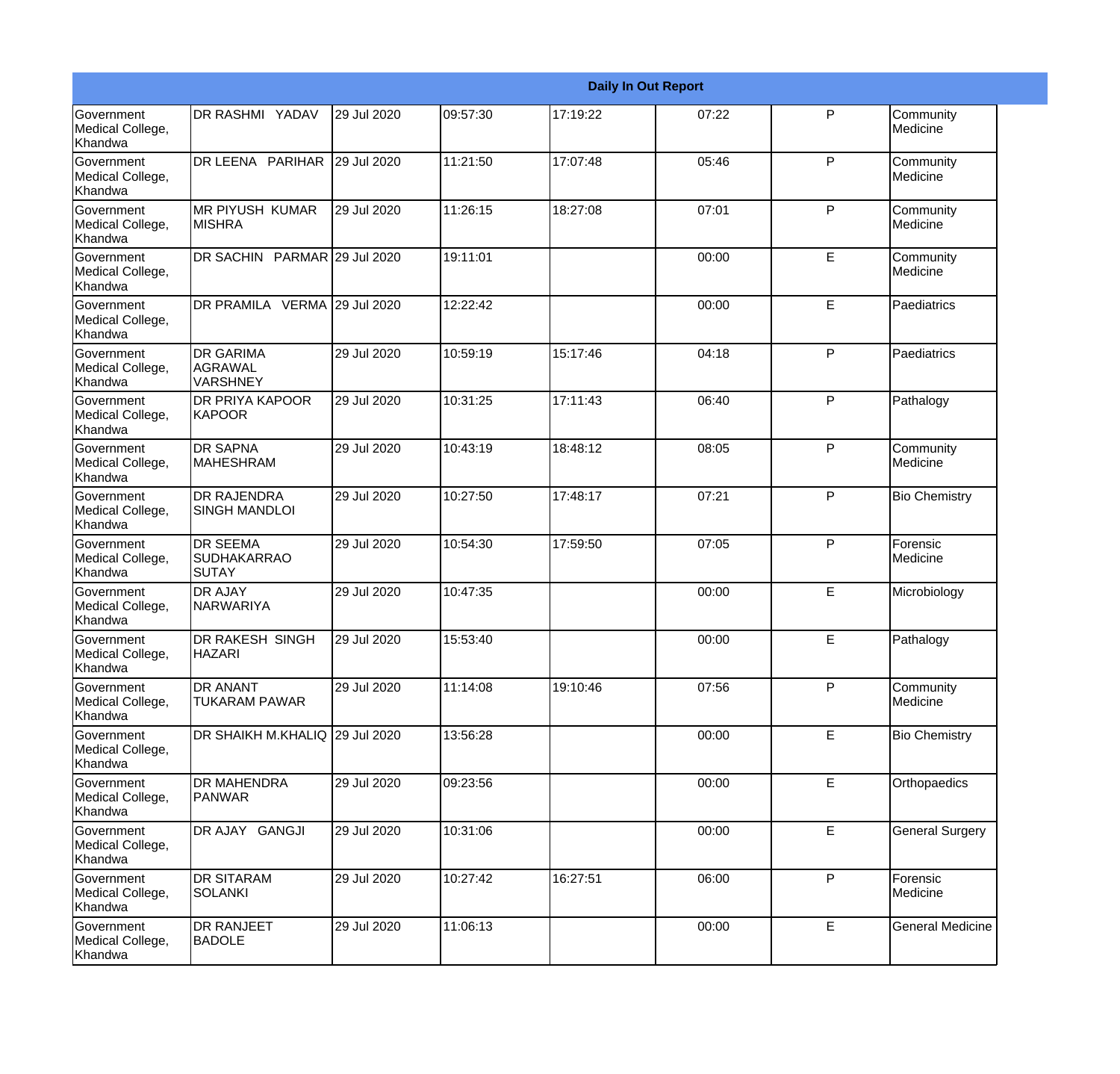| Assistant Professor   Para Clinical |                 |
|-------------------------------------|-----------------|
| Assistant Professor Para Clinical   |                 |
|                                     |                 |
| Statistician                        | Para Clinical   |
| Assistant Professor Para Clinical   |                 |
| Professor                           | <b>Clinical</b> |
| Associate Professor Clinical        |                 |
| Demonstrator/Tutor Para Clinical    |                 |
| Associate Professor Para Clinical   |                 |
| Demonstrator/Tutor Non Clinical     |                 |
|                                     |                 |
| Professor                           | Para Clinical   |
| Demonstrator/Tutor Para Clinical    |                 |
| Professor                           | Para Clinical   |
| Professor                           | Para Clinical   |
| Professor                           | Non Clinical    |
| Assistant Professor Clinical        |                 |
| Professor                           | Clinical        |
|                                     |                 |
| Demonstrator/Tutor Para Clinical    |                 |
| Assistant Professor Clinical        |                 |
|                                     |                 |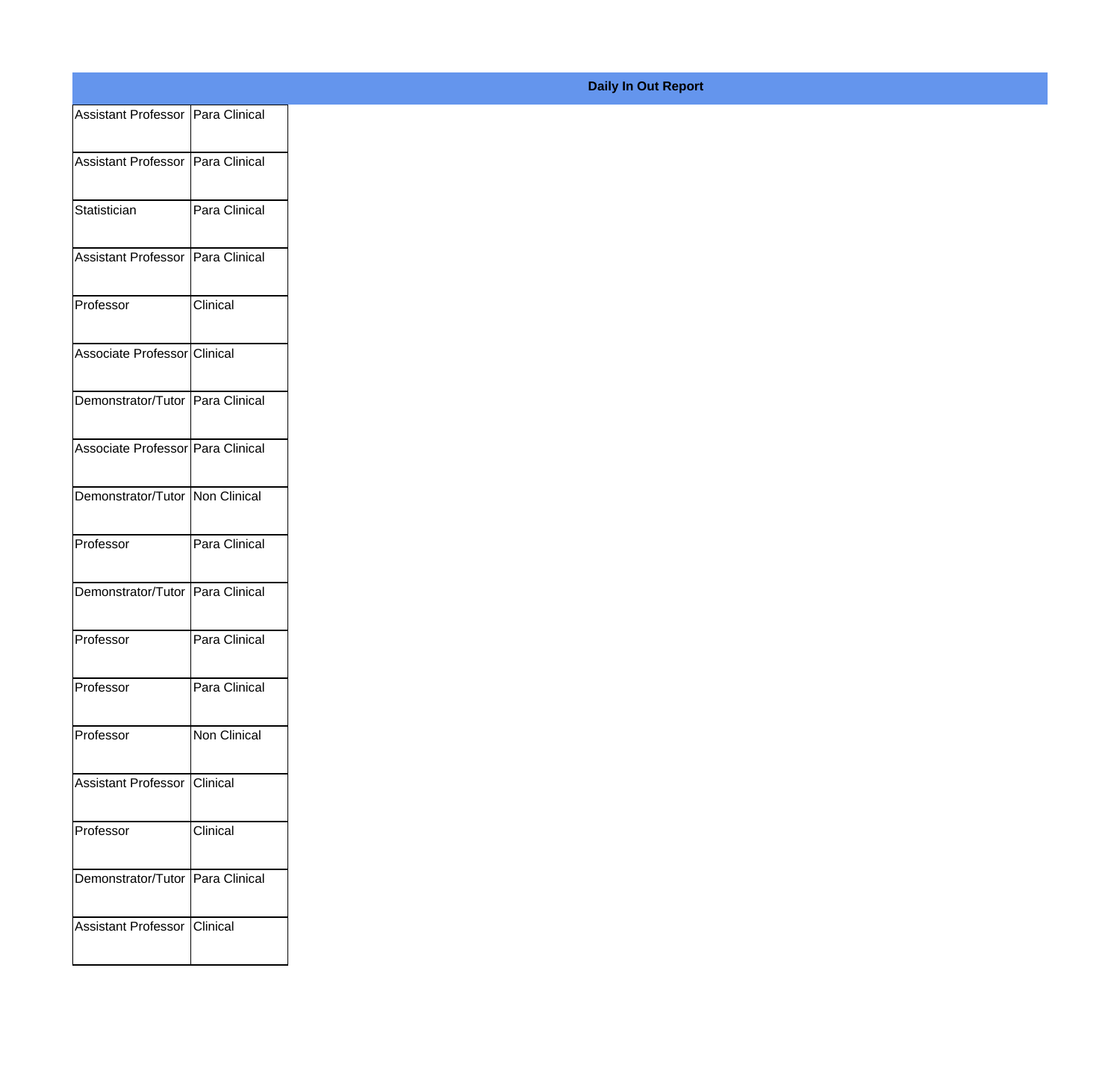|                                                         |                                            |             |           |          | <b>Daily In Out Report</b> |   |                             |
|---------------------------------------------------------|--------------------------------------------|-------------|-----------|----------|----------------------------|---|-----------------------------|
| Government<br>Medical College,<br>Khandwa               | <b>IDR ASHOK</b><br><b>BHAUSAHEB NAJAN</b> | 29 Jul 2020 | 16:26:27  |          | 00:00                      | E | Forensic<br><b>Medicine</b> |
| <b>Government</b><br>Medical College,<br><b>Khandwa</b> | <b>DR SANGEETA</b><br><b>CHINCHOLE</b>     | 29 Jul 2020 | 11:03:03  | 16:27:31 | 05:24                      | P | Physiology                  |
| <b>Government</b><br>Medical College,<br>Khandwa        | DR NEERAJ KUMAR                            | 29 Jul 2020 | 10:52:52  | 18:40:52 | 07:48                      | P | Dentisry                    |
| <b>Government</b><br>Medical College,<br>Khandwa        | DR VIJAY NAYAK                             | 29 Jul 2020 | 11:20:58  | 18:58:01 | 07:38                      | P | Anatomy                     |
| <b>Government</b><br>Medical College,<br>Khandwa        | DR SUNIL BAJOLIYA                          | 29 Jul 2020 | 11:24:03  | 19:12:12 | 07:48                      | P | OTO-Rhiono-<br>Laryngology  |
| Government<br>Medical College,<br>Khandwa               | DR NISHA MANDLOI<br>IPANWAR                | 29 Jul 2020 | 109:24:04 |          | 00:00                      | E | Obstetrics &<br>Gynaecology |
| <b>Government</b><br>Medical College,<br>Khandwa        | DR NANDINI DIXIT                           | 29 Jul 2020 | 13:06:12  |          | 00:00                      | E | Paediatrics                 |
| <b>Government</b><br>Medical College,<br><b>Khandwa</b> | <b>DR SATISH</b><br><b>CHANDEL</b>         | 29 Jul 2020 | 10:19:38  |          | 00:00                      | E | Pharmacology                |
| Government<br>Medical College,<br><b>Khandwa</b>        | <b>DR MUKTESHWARI</b><br><b>GUPTA</b>      | 29 Jul 2020 | 10:39:51  | 18:13:44 | 07:34                      | P | Pharmacology                |
| <b>Government</b><br>Medical College,<br>Khandwa        | <b>MOHIT GARG</b>                          | 29 Jul 2020 | 11:28:06  |          | 00:00                      | E | <b>General Medicine</b>     |
| Government<br>Medical College,<br>Khandwa               | RENU WAGHMARE                              | 29 Jul 2020 | 11:13:07  |          | 00:00                      | E | Community<br>Medicine       |